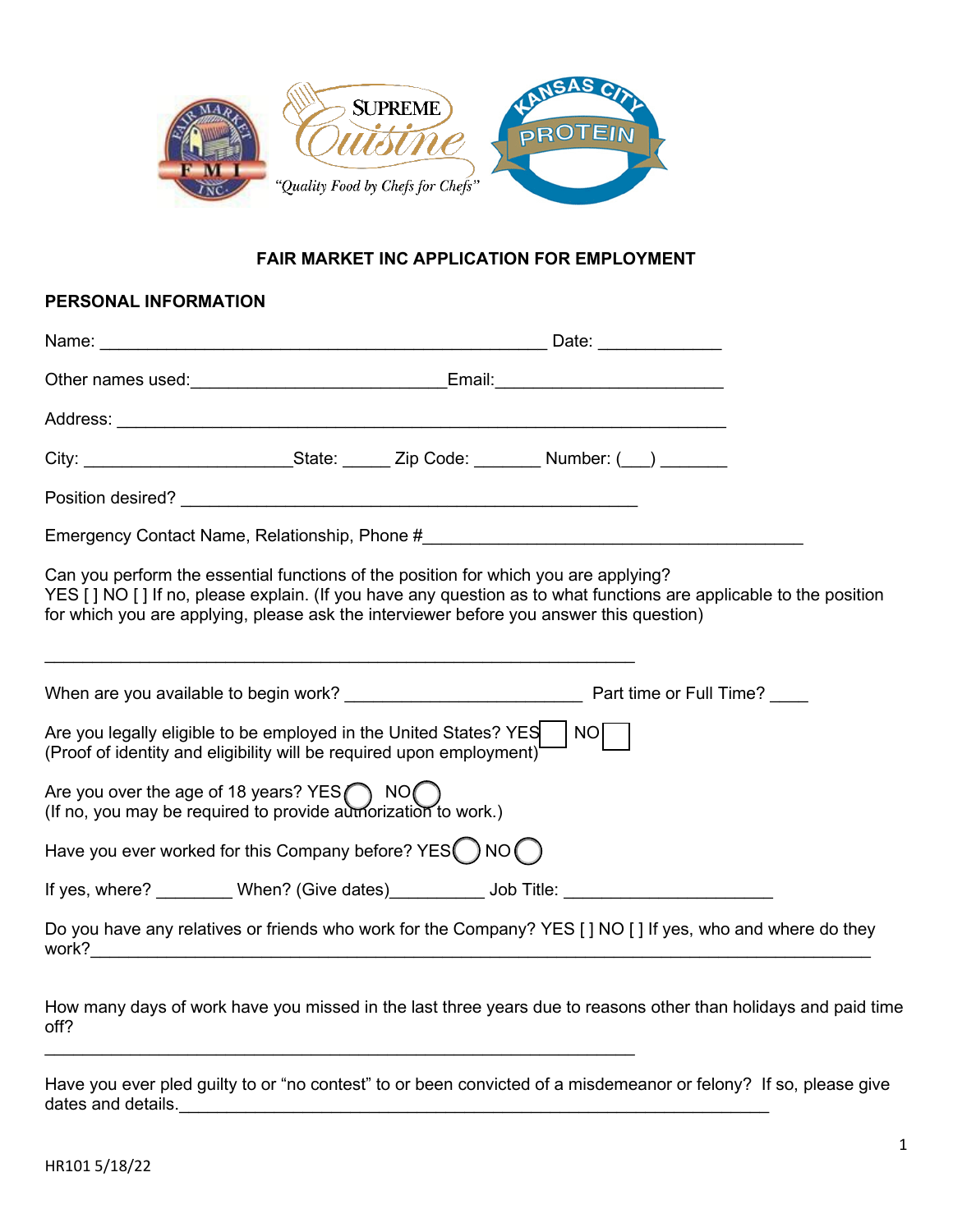| please explain:                                                                  | Are you available to work: DAYS NIGHTS WEEKENDS FULL TIME If you cannot work full time, |
|----------------------------------------------------------------------------------|-----------------------------------------------------------------------------------------|
| Do you have reliable transportation to and from work? YES $\bigcap$ NO $\bigcap$ |                                                                                         |
| Social Security #:                                                               | Date of Birth:                                                                          |

| Driver's License #: | Days and Hours Available: (If employed, notification must |
|---------------------|-----------------------------------------------------------|
|---------------------|-----------------------------------------------------------|

be provided in writing should availability change.)

| Dav   |  | Sunday Monday Tuesday   Wednesday   Thursday   Friday |  | Saturday |
|-------|--|-------------------------------------------------------|--|----------|
| From: |  |                                                       |  |          |
| 'To:  |  |                                                       |  |          |

 $\_$  , and the set of the set of the set of the set of the set of the set of the set of the set of the set of the set of the set of the set of the set of the set of the set of the set of the set of the set of the set of th

| Are you presently employed? YES ( NO (                         |
|----------------------------------------------------------------|
| If yes, may we contact your employer? $YES \bigcap NO \bigcap$ |
| If presently employed, why are you considering leaving?        |

## **EDUCATION**

|                                  | Name and Location of<br>School | Course<br>of<br>Study | No. of<br>Years<br>Completed | Diploma or<br>Degree Received |
|----------------------------------|--------------------------------|-----------------------|------------------------------|-------------------------------|
| <b>High School</b>               |                                |                       |                              |                               |
| College                          |                                |                       |                              |                               |
| Vocational or<br>Trade<br>School |                                |                       |                              |                               |
| Graduate<br><b>Work</b>          |                                |                       |                              |                               |

Have you completed any special courses, seminars and/or training directly related to the position for which you are applying? YES [ ] NO [ ] If yes, please describe:

\_\_\_\_\_\_\_\_\_\_\_\_\_\_\_\_\_\_\_\_\_\_\_\_\_\_\_\_\_\_\_\_\_\_\_\_\_\_\_\_\_\_\_\_\_\_\_\_\_\_\_\_\_\_\_\_\_\_\_\_\_\_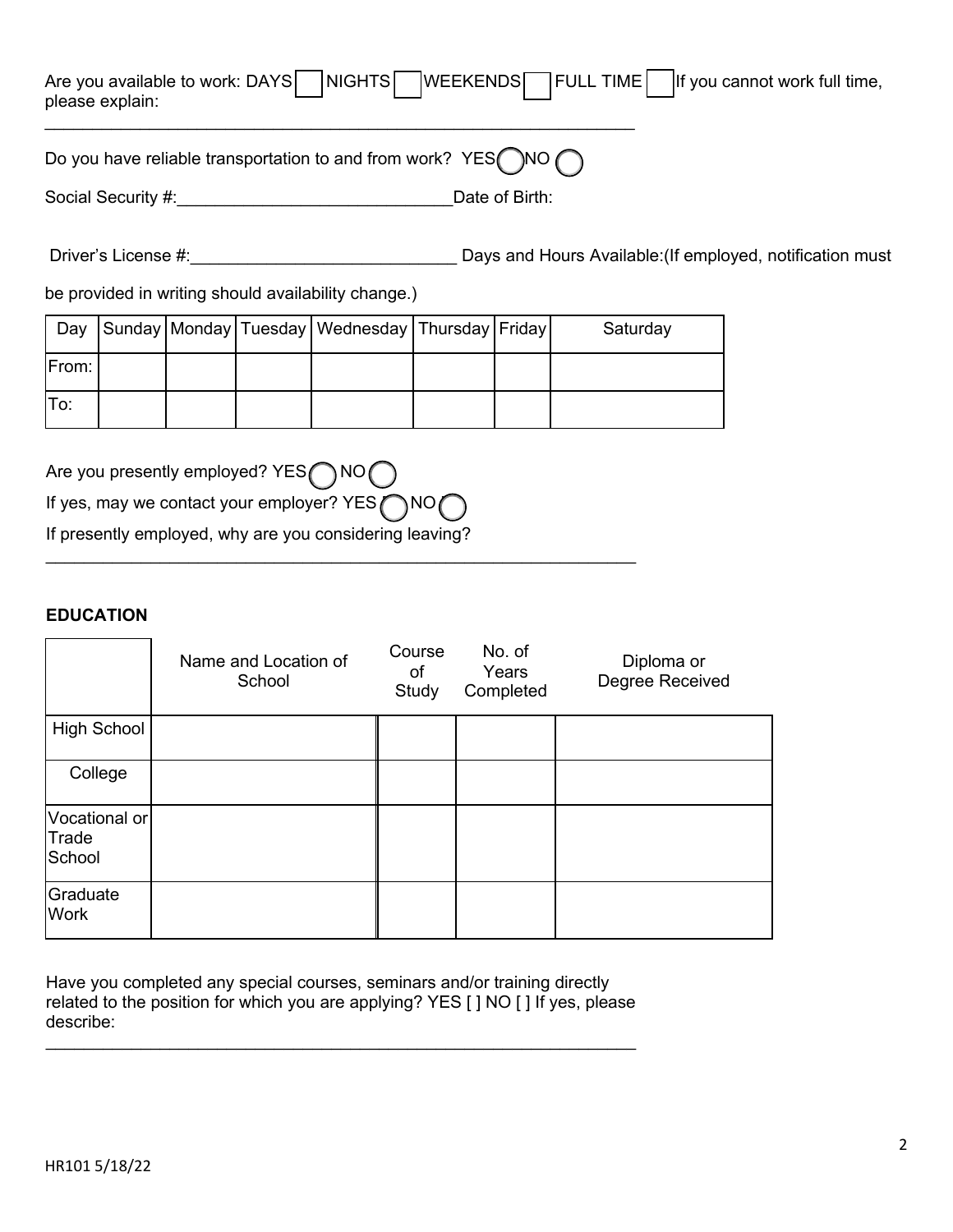# **EMPLOYMENT**

Start with your current or most recent position and provide 15 years

| Name of Employer (1)                                  |  |                                       | <b>Telephone Number</b>               |  |  |
|-------------------------------------------------------|--|---------------------------------------|---------------------------------------|--|--|
| Full Address (Including Street, City,<br>State & Zip) |  |                                       | Supervisor's Name and Title           |  |  |
| Dates Employed                                        |  |                                       | From Month/Day/Year To Month/Day/Year |  |  |
| Describe the Work Performed                           |  |                                       |                                       |  |  |
| Name of Employer<br>(2)                               |  | <b>Telephone Number</b>               |                                       |  |  |
| Full Address (Including Street, City,<br>State & Zip) |  |                                       | Supervisor's Name and Title           |  |  |
| Dates Employed                                        |  | From Month/Day/Year To Month/Day/Year |                                       |  |  |
| Describe the Work Performed                           |  |                                       |                                       |  |  |
| Name of Employer (3)                                  |  | <b>Telephone Number</b>               |                                       |  |  |
| Full Address (Including Street, City,<br>State & Zip) |  | Supervisor's Name and Title           |                                       |  |  |
| Dates Employed                                        |  |                                       | From Month/Day/Year To Month/Day/Year |  |  |
| Describe the Work Performed                           |  |                                       |                                       |  |  |

Use an additional sheet of paper if more space is necessary.

# **PERSONAL REFERENCES**

Give two references (not relatives or employers)

| Name | Occupation |
|------|------------|
|      |            |
|      |            |
|      |            |